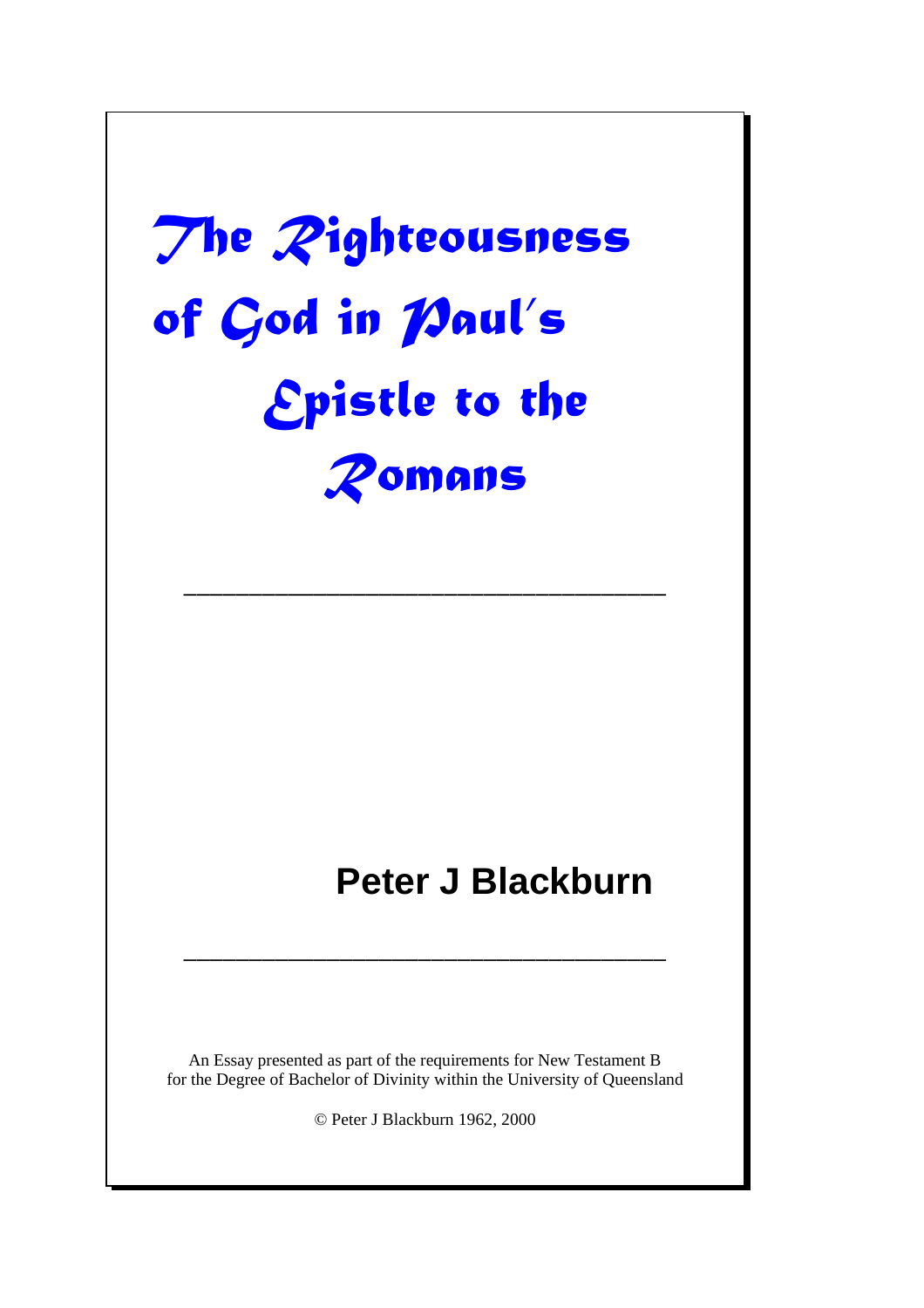#### **1. Introduction**

"Now faith such as I described is 'righteousness,' and is called the righteousness of God, or the righteousness that is valid in God's sight, because he bestows it and counts it for righteousness for the sake of Christ, our Mediator." So wrote the great Reformer, Martin Luther, in his *Preface to the Epistle to the Romans*.

The term "the righteousness of God" is key to one's understanding of Paul's Epistle. However, its precise significance in each case has been the subject of much discussion. Firstly,  $\delta$ tkatoov $\nu$ itself, while used in the context of its Graeco-Hebraic background, is evidently used by Paul in a particular, almost "technical", sense. Secondly, it appears to be used in the Epistle in both "usual" and "technical" senses. Thirdly,  $\theta \in \mathcal{O}$ , though sometimes plainly a possessive genitive, is not always so, but often rather approximates a genitive of cause or origin. Fourthly, the whole phrase  $\delta$ ικαισύνη θεοῦ in some contexts seems to be equivalent to δικαιοσύνη ἐκ πίστεως.

Parallel to this theme is the concern of the Epistle, which is with people's justification or acquittal before God. People are not just (and cannot be justified) by their own goodness which continually falls short of God's requirement. They can only be acquitted by the act of a merciful God. But how can God acquit sinful people and still be  $\delta$ *katos* by his own nature (cf. 3.26)? This was the point of difficulty.

In approaching this subject, then, it is essential to appreciate the background of Paul's use of the term δικαιοσύνη, both in contemporary Greek and in the Old Testament, but to remember that this is only background and that in each case the precise meaning is to be determined by context. This study has indicated that "God's righteousness" in the sense of his righteous character is a foundation principle in terms of which his judgment and his righteousness in the "technical" sense of saving activity must be regarded.

#### **2. Background to Paul's use of the term "Righteousness"**

In non-biblical Greek, δίκαιος was related to social duties and legal requirements. Moulton and Milligan <sup>1</sup> give examples where the neuter is used largely in the sense of "duty", "rights" or "claims", leading to the meaning of "right" or "justice" which figures in the concluding formula of numerous petitions. The word δικαιοσύνη itself "is rare in the papyri, though it occurs very frequently in the inscriptions." <sup>2</sup> The word signifies that quality of the person which accords with a particular acknowledged standard. Dodd<sup>3</sup> notes that it was "the ordinary term for 'righteousness' ('the whole of virtue as it related to one's fellow-man,' as Aristotle defined it), or 'justice' ('the science of giving every man his due,' as the Stoics defined it)." This forensic significance was also present in the verb, δικαιόω, "to think or deem right."

 $\Delta$ *(Katos and its cognates occur hundreds of times in the LXX. In the vast majority of these* instances (except in the use of  $\delta$ ικαίωμα), they translate some form of the Hebrew root  $\beta$ IX. Apparently this originally conveyed an idea of stiffness or straightness. This was extended to signify what is right, just or normal, and to include rightness in an ethical, as well as practical, sense. It also signified vindicated righteousness and is the source of an Old Testament concept of "justification" whereby one who is unjustly accused is vindicated. Used with regard to God, it seems to indicate his attribute as sovereign, the constancy of his will and the impartiality of his justice seen in vindicating his people unjustly treated, but also in the certainty of his wrath upon evil.

<sup>1</sup> *The Vocabulary of the Greek New Testament*, *in loco*.

<sup>2</sup> *ibid*.

 $3$  p. 10.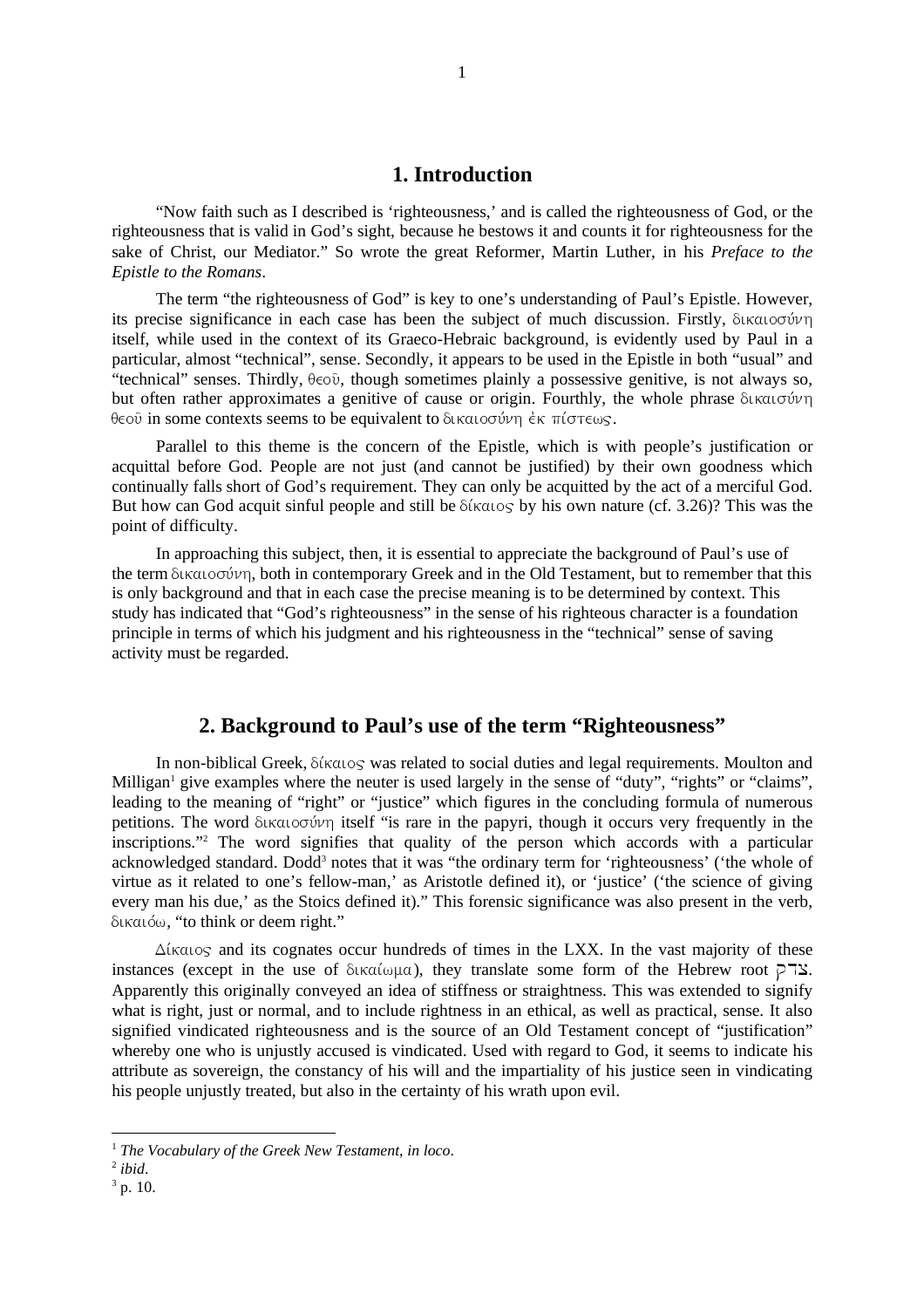While the strong emphasis seems to be on the righteousness of God in vindication and judgment, there is another element acknowledging human righteousness to be inadequate before God, and coming to an awareness of God's righteousness in his redemptive acts. This aspect of the  $\overline{P}^{\dagger}$ word-group is emphasised by the evident mis-translation in the LXX in some ten instances (chiefly צדקה) by  $\epsilon \lambda \epsilon \eta \mu o \sigma \dot{\nu} \eta$ , "mercy, pity." The righteousness of the law was especially manifested in mercy. After all, was this not an integral part of the Lord's dealings with them? In Num. 14.19, Moses pleaded for the rebellious people of Israel, "Pardon, I pray thee, the iniquity of this people according to the greatness of thy **TOΠ** (LXX [τὸ μέγα] ἔλεός, Vg. *misericordia*, AV "mercy", RSV "steadfast love") and according as thou hast forgiven this people, from Egypt even until now."

It is in the light of God's  $\Box \Box \Box$  that his  $\Box \Box \Box$  and  $\Box \Box \Box \Box$  are to be understood. "I will not justify  $($  $\triangleright$   $\preceq$  RSV 'acquit') the wicked" (Ex. 23.7), the Lord had said, and this principle of divine action was laid down as an example to be imitated by the earthly judge in Dt. 25.1, "Then shall they justify the righteous (הצדיקו את־הצדיק) and condemn the wicked."

But how was Ps. 14 to be interpreted? "There is none that does good (שְׂה־מוֹב) which Paul renders οὐκ ἔστιν δίκαιος), no, not one" (vv. 1,3). This refers not merely to the fool who denied the existence of God, but to all the "children of men  $(\square \square)$ " (v. 2). Whatever author and date be accepted for Is. 64.6 (5), the universal implications of unrighteousness are there apparent. God's wrath is seen to rest on his chosen people also, for, although he meets the one who joyfully works צְדִקוֹת; LXX has sing. RSV 'righteous deeds') are as filthy rags (ÏÐÑÒ Ó¡ÔÖÕS×ØÙØ , lit. 'rag of menstruations", cf. Vg. *pannus menstruatae*, and thus implying ritual as well as physical uncleanness, i.e. the totality of uncleanness it is possible to attribute to an inanimate object)."

It was with this kind of acknowledgment that it became possible to realise more fully God's righteousness in dealing with his people's sin. By his nature of  $\overline{P}$  it would be unjust for him in forgiving to pass by their sin even when they had turned from it. However, one interprets the "suffering Servant" passages of Isaiah, it is the servant **of the Lord** who suffers – the saving act is essentially God's (see especially Is. 53.4,6,10).

Much of this was in undeveloped form. From the view-point of those living after Christ it seems clearly to lead on to New Testament doctrine. However, the Jews tended to develop the other elements in Old Testament doctrine, viewing people as capable of achieving the moral requirements of God and viewing God therefore as dispenser of legal justice without much of that "mercy" and forgiveness able to raise the fallen, which are key features of the concept in Paul's thought.

#### **3. The Righteousness of God as Character**

It is evident that the term  $\delta$ ικαιοσύνη largely indicated, when applied to people, that state which is acceptable to God, and, when applied to God, the constancy of his will and his eternal selfconsistency.<sup>4</sup> Now, while it is plain that this is not Paul's outstanding use of δικαιοσύνη θεοῦ in the epistle to the Romans, yet it is present and forms the basis of the other considerations. Both God's judgment and his justification stem from his character of  $\delta$ ικαιοσύνη.

This is especially clear in Paul's assertions at the beginning of chapter 3. "The faithfulness of God" (τήν πίστιν τοῦ θεοῦ, v. 3), "the justice of God" (θεοῦ δικαιοσύνην, v. 5), and "the truthfulness of God" (ή άλήθεια τοῦ θεοῦ, v. 7) are presented as roughly analogous. In each case, they are set out in contrast to human sinfulness and inconstancy.

The Jew, he argues, had an advantage over the Gentile (speaking here apart from the coming of Christ), because the Scriptures, "the oracles of God" ( $\tau \dot{\alpha}$  λόγια τοῦ θεοῦ) were entrusted to them. "If some disbelieved (or, 'were faithless to their trust'), will their disbelief (or, 'faithlessness') nullify the

<sup>4</sup> There can be no other standard by which we describe God. Perhaps we might ascribe to him the attribute of absolute moral perfection, but this he is by virtue of being God, the one by whom our varying moral imperfections are judged.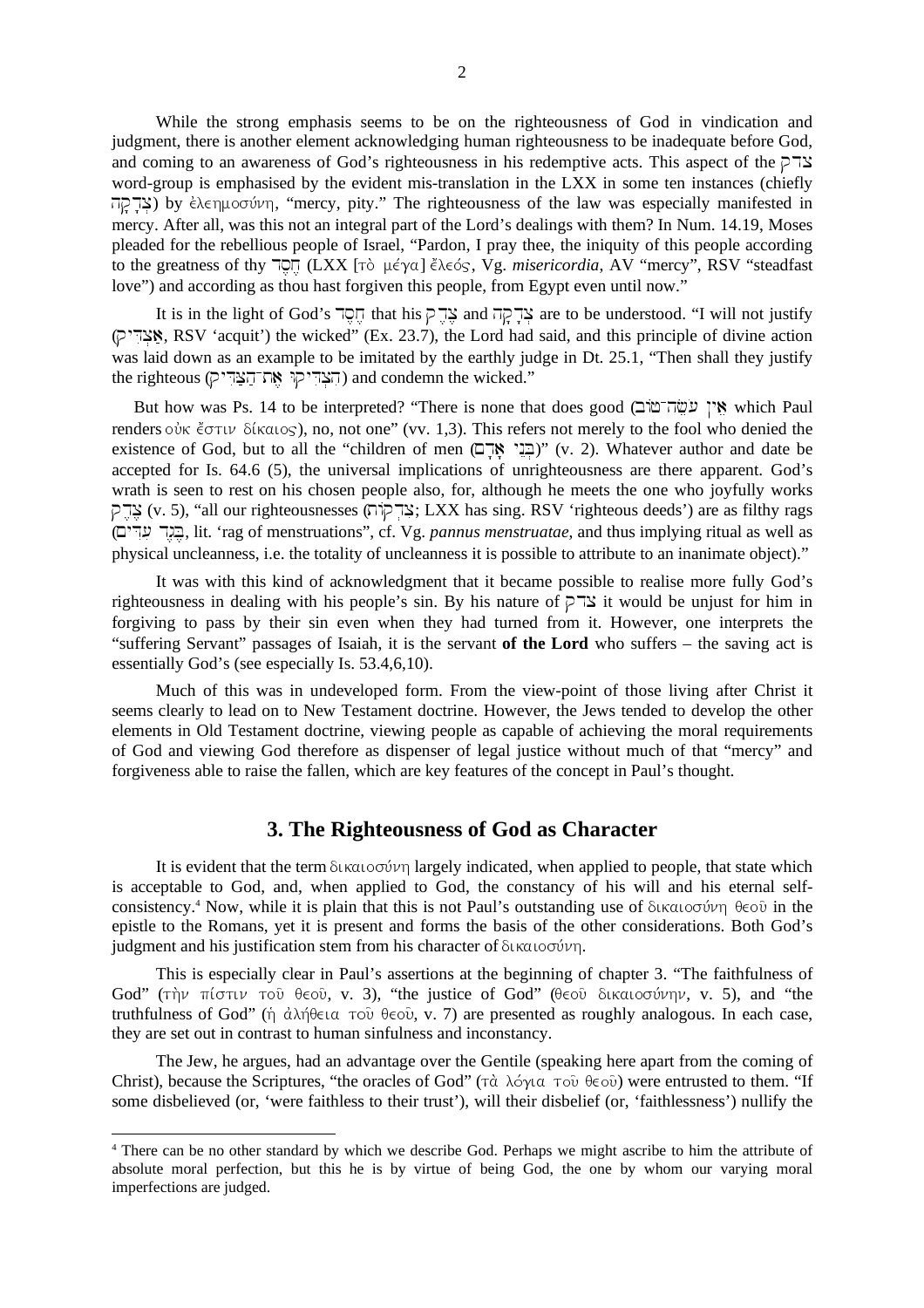faithfulness of God?" No matter which way  $\text{d}\pi$  is interpreted, the significance is the same – the Jews were unfaithful to their trust since they **did not believe** in the Old Testament promises as fulfilled in Christ.<sup>5</sup> Paul sets out the faithfulness of God in contrast to this. His promises<sup>6</sup> stand sure even though they be disbelieved by those to whose charge they are given. It is to make an affirmation quite contrary to God's nature to suggest that he is not true<sup>7</sup> who is the Judge of all.

Paul goes on to make a parallel statement that "our (i.e. the Jews') unrighteousness  $(d\delta\iota\kappa'\alpha)$ commends God's righteousness (δικαιοσύνη)." 'Αδικία is more general than (yet includes) άπιστία; so also is  $\delta$ ικαιοσύνη in relation to  $\pi$ ίστις in this context.<sup>8</sup> It is his faithfulness to his promises in spite of people's unfaithfulness – that necessity of his nature by which he must be true to himself – that provokes the question of the justice of his wrath  $\partial$ o $\gamma$  towards us. This is also his  $\partial$ katoo $\gamma$  as vindicated,<sup>9</sup> and that against the unfaithfulness of people. Here is seen the reason for using the more general term. God's faithfulness to his promises springs from his righteousness, but so does his wrath. The mistake that leads to the question lies in the assumption that God's faithfulness extends only to his promises. To want him merely true to his promises is to limit him to our own desires. Essentially he is true **to himself**. The constancy of his will and his eternal self-consistency are not to be limited to his promises. It is a contradiction of terms to call him  $\tilde{a} \delta \tilde{\alpha}$  whose essential nature is  $\delta \tilde{\alpha} \tilde{\alpha}$ both in fulfilling promises in the covenant relationship, and in judging the world.

Paul then gives a third parallel – *viz*, that "God's truth by means of  $(\partial \nu)$  my falsehood (unfaithfulness)<sup>10</sup> abounded to his glory" (v. 7). This plainly refers back to v. 4. The truthfulness of God in making his promises<sup>11</sup> is seen in contrast to the falsehood of the Jews<sup>12</sup> in denying their fulfilment. It is acknowledged that God is to judge the world, yet why should the Jew be judged a sinner, since his falsehood means an abounding of God's truthfulness to his glory? But this is clearly untenable as leading inevitably to antinomianism. The condemnation of such an act on this principle is just. Again, the truthfulness of God in making his promises, and as magnified by the Jews' falsehood, can in no way be used as an argument to escape God's judgment.

The whole question of the Jewish rejection of Christ is considered by Paul in detail in chapters 9 to 11. There is no injustice ( $d\delta\mu$ <sup>i</sup>a) on God's part (9.14). The promise was a promise for faith, and the righteousness was a righteousness by faith ( $\epsilon \kappa \pi$   $\sigma \tau \epsilon \omega s$ , v. 30). The promise was for the chosen seed and therefore for the descendants of Abraham by faith rather than according to the flesh. The rejection of Israel is not a breach of God's righteousness with regard to the covenant. It is rather connected with Israel's unbelief and their rejection of Christ.

This is the same principle involved in people's salvation is shown in 3.25. The putting forth Christ as a propitiation (ιλαστήριον) for sin was to show God's righteousness (δικαιοσύνης αὐτοῦ) on account of (διά with accusative) the passing over  $(\tau \dot{\gamma} \nu \pi \dot{\alpha} \rho \epsilon \sigma \nu)$ ,<sup>13</sup> in God's forbearance, of the previously committed sins – i.e. those sins committed before the death of Christ; further, it was to

<sup>&</sup>lt;sup>5</sup> It may be argued that, by contrast with  $\epsilon \pi$ ιστεύθησαν (v. 2) and πίστιν, άπιστία must here mean "unfaithfulness". For the argument in favour of the meaning "unbelief", see Sanday and Headlam, *in loco*. The intention of the words is the same in either case.

<sup>&</sup>lt;sup>6</sup> So most commentators, but Denney considers this to refer back to God's judgment (cf. C.H. Dodd). This has in its favour the original context of the quotation from Ps. 51.4, where the reference is to the justice of God in pronouncing judgment on the sinner. Alford, however, sees reference here to the covenant relationship.

 $^7$  dληθής used here in contrast to ψεύστης, seems here closely related in meaning to πίστος. He is dληθής in making his promises, because he is  $\pi\omega\sigma\gamma$  in executing them.

<sup>8</sup> cf. Sanday and Headlam, *in loco*.

<sup>&</sup>lt;sup>9</sup> So Alford, referring back to the δικαιωθής of v. 4.

<sup>&</sup>lt;sup>10</sup> cf. Alford, *in loco*. Thayer notes under  $\psi \in \partial \mathcal{O}_{\mu}$ , "spec. the perfidy by which a man by sinning breaks faith with God."

<sup>&</sup>lt;sup>11</sup> Sanday and Headlam see  $\alpha\lambda\eta\theta\epsilon\iota\alpha$  in terms of God's fulfilment of his promises. In a sense this is also true, but I have held  $\hat{\alpha} \lambda \hat{\beta} \in \alpha$  and  $\hat{\beta} \in \beta$  here as intimately related but logically distinct.

<sup>&</sup>lt;sup>12</sup> "St. Paul used the first person from motives of delicacy" (Sanday and Headlam). The reference still seems primarily to the Jews, as throughout all this passage.

<sup>&</sup>lt;sup>13</sup> Several commentators note the difference of meaning between this word and  $\ddot{\alpha}$ beous, "forgiveness, remission."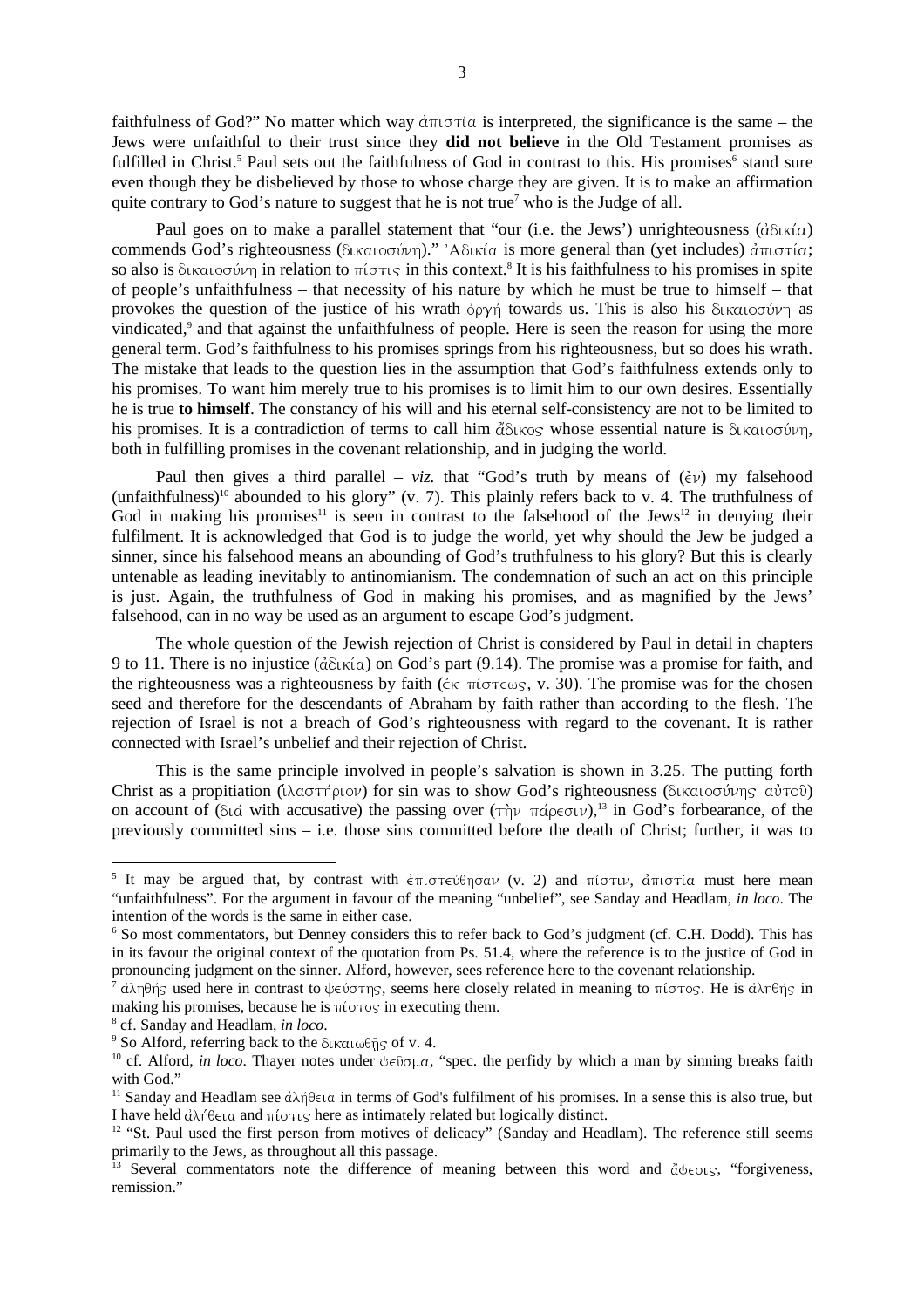show his righteousness ( $\tau$  $\hat{\eta}$  $\varsigma$  δικαι $\sigma$ σύνης αυ $\tau$ ού) at the present time ( $\epsilon$ ν  $\tau$ ω νῦν καιρω) with respect to (είς) his being just (δίκαιος) and the justifier (δικαιοῦντα) of the one who has faith in Jesus.<sup>14</sup> This clearly refers to the declaration of God's nature of  $\delta$ <sub>K</sub>alo<sub> $\sigma$ </sub> in so far as this could have been challenged on the grounds of the forbearance he has shown in the past (cf. 2.4) and as this nature is expressed in the means of justification now provided for people. This interpretation of  $\delta$ Katoovvn at this place differs from the views of C.H. Dodd and A. Nygren.

Nygren<sup>15</sup> interprets *i*λαστήριον as "mercy-seat", following its general meaning in the LXX.<sup>16</sup> Christ is thus the place of atonement rather than the propitiatory sacrifice. The  $\delta$ <sub>Kαιοσ</sub>ύνη referred to, therefore, cannot be the justice of God since God had showed himself able to pass by sins even in the Old Testament times, but is rather that  $\delta x \alpha \sigma \sigma \gamma$  which is "the same righteousness which is affirmed throughout the epistle." The difficulties with this view are several. It tends to minimise the importance of the όργή θεοῦ which, as Nygren acknowledges, is to Paul "a terrifying reality".<sup>17</sup> Paul evidently has the propitiatory offering in mind, since he makes explicit mention of "the blood", calling it "**his** blood", i.e. the blood of **Christ**. Even if ιλαστήριον be considered as "mercy-seat", it is more than a place of intercession and reconciliation, for Christ himself is the propitiatory sacrifice and his blood is sprinkled on the mercy-seat for the sins of the world.

Since the word was not frequent in the LXX and in spite of its technical use there,<sup>18</sup> it is unjust to press that Paul would not use it here in its primary sense, for primarily  $i\lambda a \sigma \tau \eta \rho \tau \omega$  signifies the **means** of appeasement and only by transference the **place** where this comes about. Alford <sup>19</sup> argues against this which was the "ordinary interpretation" of his time on the grounds that it does not agree with  $\epsilon$ *is*  $\epsilon$ <sup>*i*</sup> $\delta$  $\epsilon$ *i* $\epsilon$ *i* $\upsilon$   $\kappa$ *.*  $\tau$ *.*  $\lambda$ *.* which require an expiatory victim (as being a public manifestation rather than that in the Holy of holies), and that it confuses the ideas since, as seen above, Christ must be both victim and mercy-seat. Since *i* λαστήριον is "propitiatory offering", it follows naturally that δικαιοσύνη is "judicial righteousness, justice", and "this interpretation **alone** suits the requirements of the sense." Thus, the Death of Christ proves not only God's love and grace, but also his justice which requires punishment and expiation.

C.H. Dodd concurs with this view of *i* λαστήριον, but says concerning δικαιοσύνη, "The justice of God in verse 26 is the same thing as the righteousness of God in verses 21-22."<sup>20</sup> He categorically asserts, "There is **no** suggestion that a device has been found by which the justice of God can be satisfied (by the vicarious punishment of sin, for example), while at the same time his mercy is exerted to save the sinner. No such antithesis was in Paul's mind." Part of the problem here is that  $\phi$ ργή θεοῦ is seen as some kind of impersonal Nemesis<sup>21</sup> rather than as an expression of God's nature. There is thus the idea of a "divine intervention" to save man from something that is not directly God's. But Dodd rightly claims that Paul saw "no antithesis between justice and mercy." It is the consistency of these two attributes that is shown in the death of Christ. Paul knows no mercy but that which is consistent with the same  $\delta$ K $\alpha$ <sub>1</sub> $\sigma$ <sup>*i*</sup> $\nu$ <sup>n</sup> as is expressed in the wrath of God against sin. Thus Knox says, "God's apparent ignoring of man's previous sinning would have been impossible (because morally inadmissible) if it had not been that the death of Christ was present in the purpose and foreknowledge of God."<sup>22</sup>

 $\overline{a}$ 

22 *in loco.*

<sup>&</sup>lt;sup>14</sup> τὸν ἐκ πίστεως 'lησοῦ (cf. Vg. *qui est ex fide Jesu Christi*) is thus uniformly translated. More strictly, this is "the one whose ruling motive is faith" (Sanday and Headlam) or even "the one the source of whose being is faith…"

<sup>&</sup>lt;sup>15</sup> See p. 156 ff.

<sup>16</sup> In twenty out of its 25 occurrences, it translates the Hebrew  $\vec{p}$   $\vec{p}$ . This is also the plain meaning in Heb. 9.5, the only other occurrence of the word in the N.T., where, however, there is a direct reference to the tabernacle.  $17$  p. 97.

<sup>&</sup>lt;sup>18</sup> is only so translated in the Pentateuch; its other occurrence, 1 Chron. 28.11, is translated by  $\epsilon \xi \iota \lambda a \sigma \mu \delta s$ . <sup>19</sup> II, p. 343.

 $20$  p. 59. It is evident from what follows that he does not mean this simply in terms of Moffatt's translation of the words.

 $21$  See Dodd, p. 20ff.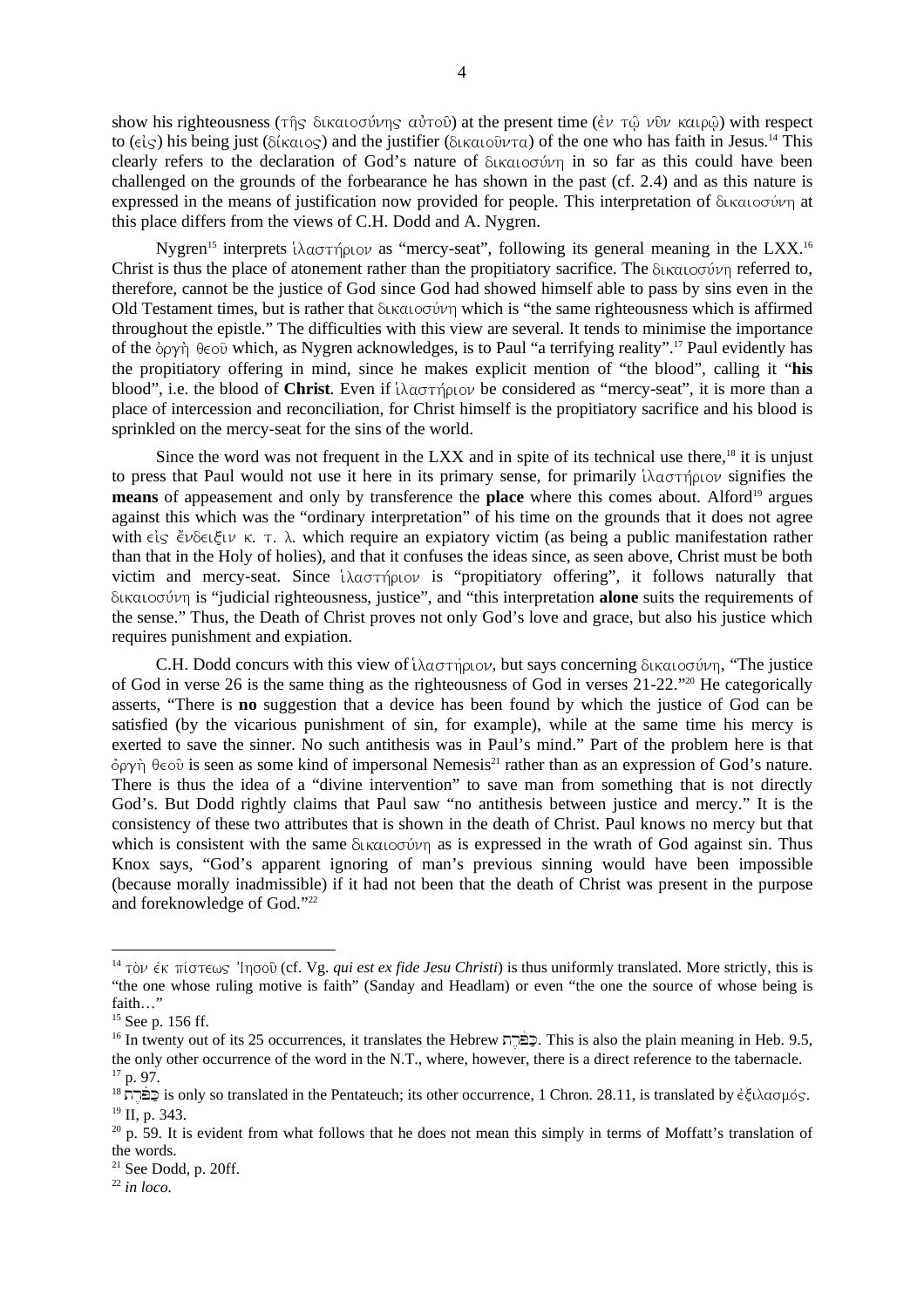It appears, then, that at the source of all God's dealings with humanity is his character of  $\delta$ ικαιοσύνη, in the sense of the constancy of his will, and his eternal self-consistency. This is the basis of God's truthfulness in the making of his promises and of his faithfulness in fulfilling them, as well as of that justice which brings his  $\phi_0 \gamma \gamma$  on sinners, Jew and Gentile alike. In particular, it is the basis of his mercy and of the means of justifying sinners which stems from his mercy.

#### **4. The Righteousness of God in Judgment**

It has already been noted that the δικαιοσύνη of God, as this term is applied to God's attributes, bears as strong a relation to God's judgment of sin as to his fulfilment of promises. This was not merely the influence of Paul's Jewish background,<sup>23</sup> for the manifestation of God's righteousness in judgment is, in Paul's thought, a necessary correlate of its manifestation in justification.

It is not in terms of human whim and passion, but of God's essential  $\delta$ katoovi $\nu$ , that his "wrath" ( $\phi$ o $\gamma$  $\dot{\gamma}$ ) is to be understood. The parallelism of 1.17,18 is noteworthy. V. 17 refers to the revelation of God's righteousness (δικαιοσύνη here in the more technical Pauline sense) in the gospel. The necessity for this revelation is seen to consist in the present revelation of God's wrath against all ungodliness and wickedness of men. The latter revelation is seen in the thrice-repeated "God gave them up" (παρέδωκεν αὐτοὺς ὁ θεὸς, vv. 24,26,28), in the present judgment, and in the divine decree (δικαίωμα) of death awaiting future fulfilment (v. 32). There is no excuse for the Gentile, for there have been clear evidences of God's nature in creation, namely "his eternal power and divinity" (v. 20). The judgment of God is "according to truth" ( $\kappa a \tau \dot{a}$   $\dot{a} \lambda \dot{\eta} \theta \epsilon \iota a \nu$ , 2.2) against such sin. Yet the Jew also is without excuse and comes under the same divine judgment. He has had clearer manifestation of God's goodness, but has not allowed this to lead him to repentance (v. 4). Consequently, by his hard and impenitent heart he is storing up for himself "wrath  $(\phi \rho \gamma \gamma)$  in the day of wrath (ἐν ἡμέρη ὀργῆς) and of the revelation of God's righteous judgment (ἀποκαλύψεως δικαιοκρισίας τοῦ θεοῦ)."<sup>24</sup>

God's δικαιοσύνη is now revealed (άποκαλύπτεται) in the gospel (1.17). His όργή is now revealed (άποκαλύπτεται) against sin in the delivering up of the heathen to their own lusts (1.18ff). It is also incurred by the Jews and is being stored up against the day of  $\phi$ o $\gamma$ <sup> $\eta$ </sup>, a day when God's δικαιοκρισία will be revealed (2.5), presumably also the day of fulfilment of the divine decree (δικαίωμα) of death (1.32). The original decree of death, the wrath of God in the present and as it will issue in righteous judgment, are all seen as stemming from God's nature of righteousness.

Paul pursued this idea further, for by this δικαιοκρισία God will render to each (i.e. to Jew and Gentile alike) according to his works  $(2.6)$  – punishing the evil, rewarding the righteous – for "there is no partiality (προσωπολημψία) with God" (v. 11). Here προσωπολημψία, referring to corrupt judgment (by bribery or some other means not regarding the case by its intrinsic merits<sup>25</sup>), is set in contrast to δικαιοκρισία. In all of God's judgment he is just. Who "the just" are Paul does not say here, for, in fact, he goes on to demonstrate that none is  $\delta$ *katos*, that Jew and Gentile alike have sinned and fallen short of God's glory (3.9ff). Rather he seeks to establish clearly here that God's judgment is righteous judgment (cf. 3.5). Were there any who could be  $\delta$  ( $\kappa a \log n$  aturally or by the law, they would thus be acquitted, but he later shows that this acquittal only in fact takes place if one is Stratos in Christ.<sup>26</sup> Having once established this principle of divine judgment, it is significant that he ceases to use this word δικαιοκρισία, and writes rather of κατάκριμα (namely, at 5.16,18; 8.1),

<sup>&</sup>lt;sup>23</sup> It has already been shown, however, that even the Old Testament idea of righteousness (צְדָקָה and  $\frac{1}{2}$ ) included the possibility of, and at times set forth the reality of, mercy  $(27\text{X})$ .

 $24$  Sanday and Headlam, *in loco*, maintain that  $\delta x$ u okpedia denotes not so much the character of the judgment as the character of the Judge.

<sup>25</sup> See Sanday and Headlam, *in loco*.

 $26$  2.15 may well be an allusion to the "new covenant" of Jer. 31.31ff.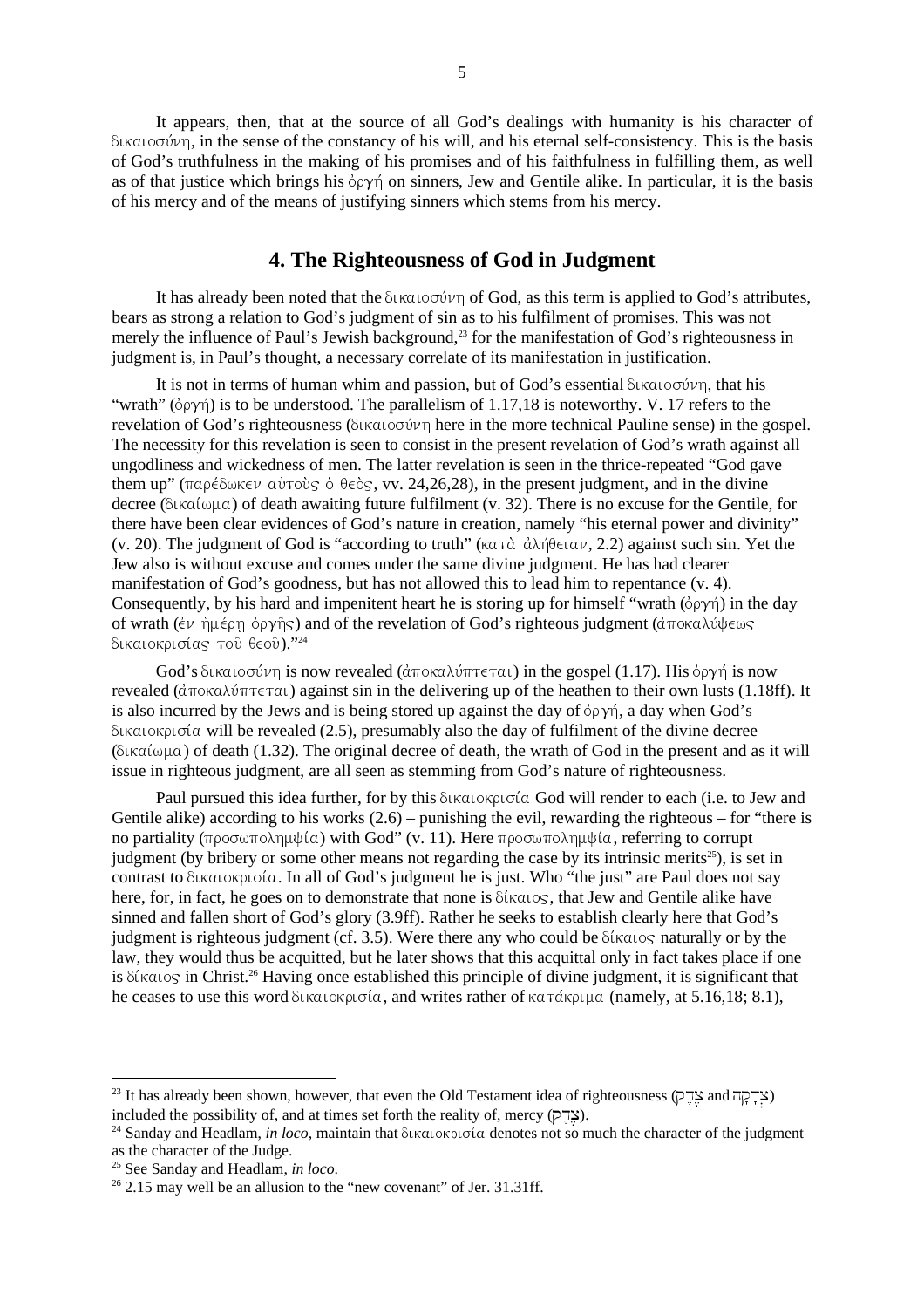"damnatory sentence, condemnation,"<sup>27</sup> implying in each case its universal extent, apart from the grace of God in Christ.

Essentially, then, apart from the provisions for human sinfulness which Paul saw in the gospel, the δικαιοσύνη of God is expressed in wrath (όργή) toward sin and will be revealed in the righteous judgment (δικαιοκρισία) of God in the day of wrath which would lead to universal condemnation  $(\kappa a \tau \dot{\alpha} \kappa \rho \mu a)$  of man since none is  $\delta(\kappa a \log, \theta)$  either by means of the works of the law or apart from the law.

#### **5. The Righteousness of God in Justification**

So far δικαιοσύνη has been considered in its "usual" meaning, but consideration must now be given to Paul's particular use of it. To say the least, there is a contrast between his statement that God "justifies the ungodly" (4.5,  $\delta$ ικαιοῢντα τὸν ἀσεβή) and the Old Testament statement, "I will not acquit the wicked" (Ex. 23.7. LXX has οὐ δικαιώσεις τὸν ἀσεβῆ)!

For Paul,  $\delta$ <sup>k</sup> $\alpha$ <sub>i</sub>  $\delta$ <sup>0</sup> $\gamma$ <sup>0</sup>  $\sigma$ <sup>3</sup> did not merely signify an attribute of God, but his saving activity, that state acceptable to God, provided by God and received by faith. Perhaps this is seen even more unmistakably in a later epistle where it is connected with the idea of being "in Christ" – Paul wants to be found in him, "not having my own righteousness proceeding from the law ( $\epsilon \mu$ ήν δικαιοσύνην τὴν  $\epsilon$ <sup>k</sup>  $\nu$ <sup>2</sup> $\mu$ <sup>2</sup> but that which is through faith in Christ,<sup>28</sup> the righteousness proceeding from God ( $\tau \dot{\gamma} \nu \dot{\epsilon}$ θεοῦ δικαιοσύνην) on the basis of (ἐπί with dative) faith" (Phil. 3.9). The point that this is not simply an attribute of God is made emphatic there by the addition of the preposition  $\epsilon_{\rm K}$ , and by the evident statement that this righteousness is designed to be received on the basis of faith.

In 1.17, it is stated that this δικαιοσύνη θεοῦ is revealed in the gospel ἐκ πίστεως εἰς πίστιν  $-$ lit. "from faith to faith." $^{29}$  If δικαιοσύνη is taken here to mean God's attribute, then πίστις becomes a kind of spectator quality enabling a person to see that God is righteous in the gospel as well as in his wrath. However, this is not Paul's idea of faith (cf. 4.20,21) – in fact, it is extremely doubtful whether this kind of meaning can be advanced even in Heb. 11.1, where a superficial reading might seem to indicate it. Faith is not here an abstract belief but a living trust, as is clearly seen from the quotation from Hab. 2.4 which follows. Whatever connotation the word had in the original,<sup>30</sup> its present context indicates a faith which stands in vital relation to the life. This is true whether  $\epsilon \kappa \pi$ ίστ $\epsilon \omega$ ς is taken with  $\delta$   $\delta$  ( $\kappa a$  to  $\zeta$  or with  $\zeta \eta \sigma \in \tau a$ . The sense in the former case would be that the man whose righteousness comes from faith shall live; the latter that the principle of the life of the righteous man is his faith. In both cases the righteous condition is based on faith (in the former as regards its origin, in the latter, its continuance); and in both cases faith is the course of the life (in the former, because it brings about the necessary kind of righteousness, in the latter, directly).

God's righteousness in the judgment of humanity has already been noted. Here is the other aspect of God's righteousness manifested in mercy and salvation. It is revealed in the gospel<sup>31</sup> which,

<sup>27</sup> Thayer, *in loco*.

<sup>&</sup>lt;sup>28</sup> Taking (πίστεως) Χριστοῦ as an objective genitive. The phrase could also presumably be rendered "through the faithfulness of Christ." But even so,  $\dot{\epsilon}$   $\pi$ )  $\pi$  i  $\sigma$  $\tau$  $\epsilon$  evidently refers to human faith.

<sup>29</sup> This could signify: (a) "from (source) God's faithfulness to the human response of faith" (cf. Knox. *in loco*. It is interesting that this interpretation has been taken by Barclay); (b) "starting from a smaller quantity of faith to produce a larger quantity" (so Sanday and Headlam. Cf. Nygren, V. Taylor); (c) simply an emphasis, "faith from start to finish" (Denny, Dodd, Knox).The issue depends largely on whether the phrase is taken with δικαιοσύνη **or with** ἀποκαλύπτεται.

<sup>&</sup>lt;sup>30</sup> Nygren (p. 81ff) sees Habakkuk's meaning as directly opposite to Paul's. However, C.L. Taylor (*Interpreter's Bible*, on Hab. 2.4), while stating its meaning of "faithfulness", also seen a reference to faith in God.

<sup>&</sup>lt;sup>31</sup> Eν αὐτῷ could presumably be taken as equivalent to a simple dative of instrument. The verb ἀποκαλύπτεται, however, seems to require the other meaning. The other point of question in the text is whether  $\alpha\dot{\beta}\tau\dot{\beta}$  refers to τὸ εὐαγγέλιον or to τῷ πιστεύοντι. It could only refer to the latter by reason of proximity, whereas the other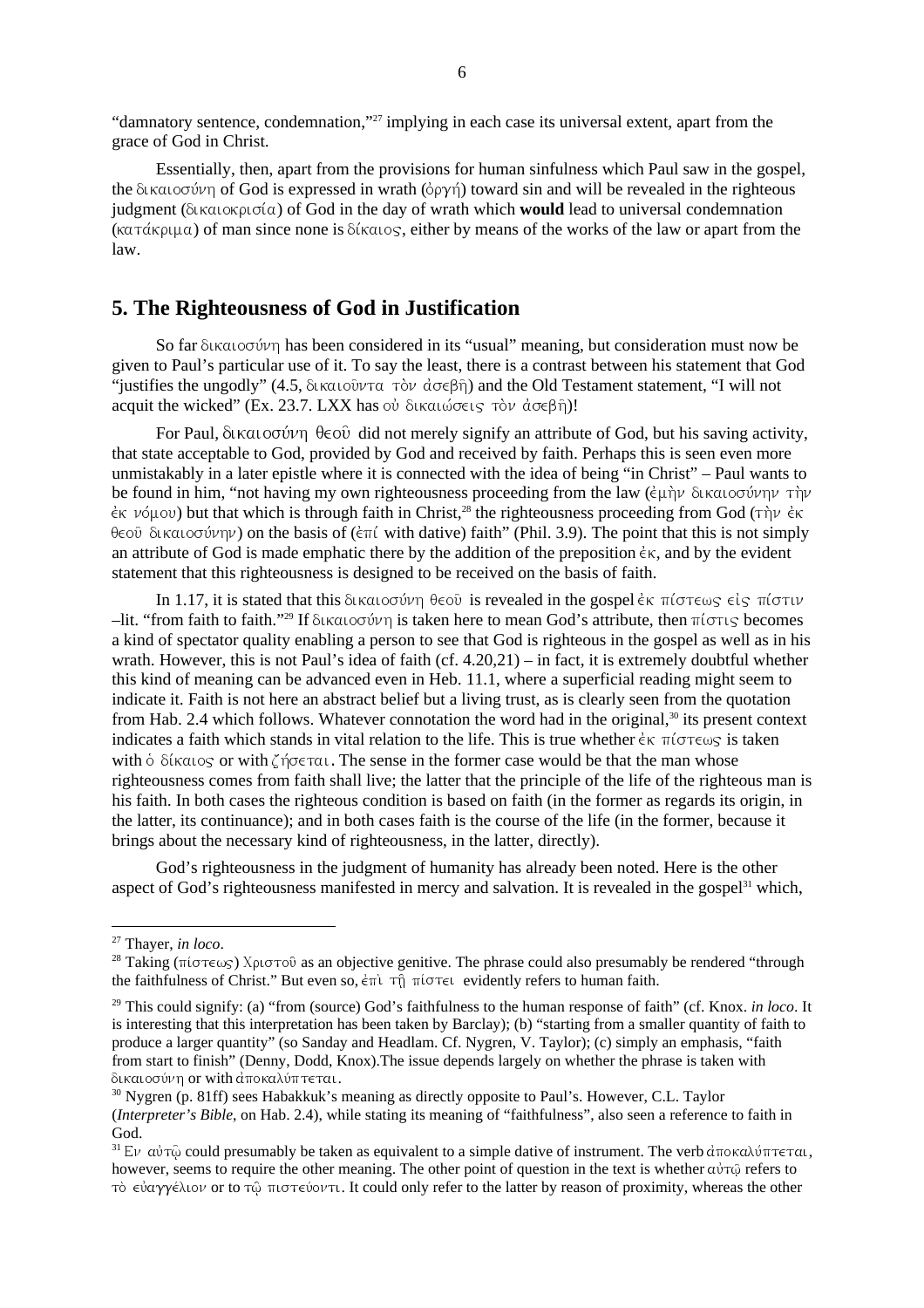7

for everyone who has faith, is the power of God aimed at  $(\epsilon \dot{\epsilon})$  salvation  $(\sigma \omega \tau \eta \rho)(\alpha \nu)$  – salvation from  $\phi$ ργή, the consequences of sin, and salvation from the present power of sin.<sup>32</sup> The central Person of this gospel has already been indicated by Paul (v. 3ff) – Jesus Christ our Lord, the human and divine Person $33$  – though he has not specified what about his Person constitutes the gospel, nor why it should especially reveal the righteousness of God.

#### xxxxxxxxxxxxxxxxxxxxxxx

 $\overline{a}$ 

The necessity for this revelation of God's righteousness lies in the revelation of God's wrath against sin (v. 18) - as has been seen, this is righteous wrath revealed against the sin which embraces all alike, present wrath which will issue in righteous judgment according to God's righteous decree. This is the theme developed from 1.18 to 3.20.

From 3.21, Paul returns to the theme of 1.17 - "But now apart from (or independently of  $34$ ) the law God's righteousness has been manifested,<sup>35</sup> having witness borne to it by the law<sup>36</sup> and the prophets, the righteousness of God by faith in [Jesus] Christ<sup>37</sup> to all who believe." Δικαιοσυνη θεου refers here to that righteousness which God himself provides for men. He has stated (v. 20) that "by works of the law no flesh shall be acquitted (or pronounced righteous - δικαιωθησεται) in his sight, since through the law comes knowledge of sin."<sup>38</sup> This righteousness of God, however, is able to achieve quite independently of the law what the law could not do - *viz.* justify man, pronounce him righteous and comes by faith in Christ to all who believe simply because there is no distinction beteen men, Jew or Greek (cf. 10.12). All alike have sinned, so he has established, and continue to fall short of the divine image in which they were created.<sup>39</sup>

There are then two points of reference - the universality of sin and the inability of the law to make men δικαιος before God. The only possible way, then, for men to be justified δωρεαν (literally, "as a gift", and hence, "freely, gratis") by God's grace mediated through the redemption (απολυτρωσεως)<sup>40</sup> which is in Christ Jesus. This act of justifying men comes not only from the willingness of God (his χαρις) but from an act in Christ whereby man is set free. It is difficult to escape the conclusion that Paul implies here that the death of Christ is the λυτρον, or "ransom-price", by which our release is secured.<sup>41</sup> It would otherwise be just a casual addition, having little connection with what precedes, to add concerning Christ, "whom God put forth as a propitiation  $(iλαστηριον)<sup>42</sup> by his blood, (to be$ received) by faith."

This surely is the point of union between the two conceptions of δικαιοσυνη θεου. God does not justify or acquit men by winking at their sin or by the forbearance of his  $\gamma$  - rather, a ransomprice, a propitiatory offering, has been made and is the basis of the divine acquittal of man. God's saving activity of δικαιοσυνη ought not to be set in opposition to his essential character of δικαιοσυνη, for the ransom-price or equivalent for man's sinfulness has been provided (in fact, by God himself), nor should his  $\gamma \alpha \rho$  and his op  $\gamma \rho$  be considered as incompatible opposites (or the οργη be "depersonalised"), for the propitiatory offering has been set forth by God himself. Thus God's righteous character is declared (vv. 25, 26 - see earlier).

The argument then proceeds to establish that this δικαιοσυνη is bestowed on man on the sole grounds of faith. "For we hold that a man is justified by faith (πιστει) apart from works of law" (v.

has the precedence as subject of the preceding clause. Both of these points of interpretation have been largely overlooked by commentators.

<sup>&</sup>lt;sup>32</sup> Roughly, these themes can be traced in 3.21-5.21 and 6.1-7.25 respectively, but they obviously overlap and are not confined to these sections. There is sufficient demarcation to indicate these as the important themes in Paul's use of  $\sigma\omega\tau\eta\rho\alpha$ .

<sup>&</sup>lt;sup>33</sup> Space does not permit a full discussion of  $\delta \rho \sigma \sigma \phi$  here. Suffice it to say that  $\pi \rho \sigma \sigma \sigma \sigma \sigma$  has  $\pi \epsilon \rho \sigma$ τοῦ υἱοῦ αὐτοῦ (vv. 2,3) certainly indicates the primacy of his divine Sonship over the statements that follow and may well indicate this as the pre-existent condition, that  $\delta\rho\sigma\theta\acute{\epsilon}\nu\tau$ os is set in contrast to  $\gamma\epsilon\nu o\mu\acute{\epsilon}\nu o\nu$  which signifies entry into a new condition, that this interpretation is necessary for the consistency of Paul's thought in this epistle (cf. e.g. 5.10 and 8.32 where the reference is again primarily to his death, but also appears to have an application to the total act of the incarnation).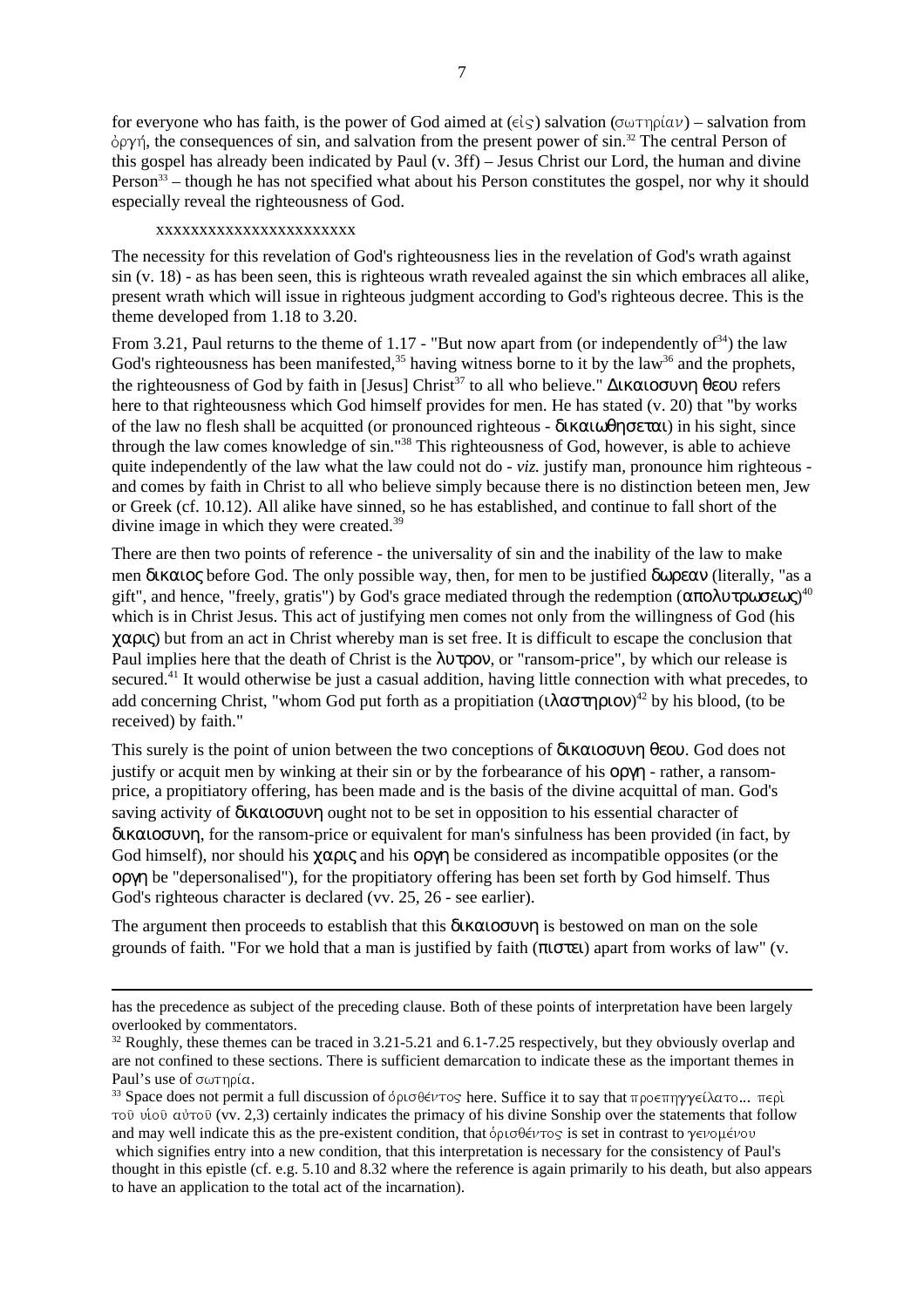28). The substance of the artument is based on Abraham, of whom it was written, "Abraham believed God, and it was reckoned to him as (εις) righteousness" (Gen.  $16.5^{43}$ ). Works being their due on the basis of merit (4.4), but by this means man can never be justified before God. Acquittal comes by faith in the God who acquits the ungodly (v. 5) - not, indeed, in contradiction of his nature (and hence there is here no contradiction of Ex. 23.7), but by means which demonstrate his essential δικαιοσυνη. This promise depends on faith since only so could it rest on God's grace. The δικαιοσυνη which comes from God is **reckoned** to us - λογιζεσθαι, a key word in this chapter, largely a forenzic term - whohave faith in him who raised Jesus our Lord from the dead. This reckoning of righteousness to a person is equivalent to his justification (δικαιωσις, v. 25). He is justified, or rockoned as having δικαιοσυνη by his faith in the one who was delivered to death for our trespassed and raised for our justification.<sup>44</sup>

These points are restated in chapter 5. We are justified by faith ( $\epsilon \kappa \pi \sigma \tau \epsilon \omega \zeta$ , v. 1), by the death of Christ (ε $\bar{\omega}$  τω αιματι αυτου, v. 9), a death by which God has shown his love to us (v. 8). On the grounds of the present justification, we shall be saved (σωθησομεθα, presumably at the day of wrath) from his οργη. With regard to the work of Christ, the terms of exchange (καταλλαγη) are used, and this accords with what has already been noted on the essentially righteous nature of God's act. Emphasis is laid on the free gift of righteousness (της δωρεας της δικ., v. 17), made possible by the obedience of Christ.

Chapters 6 and 7 are concerned with aspects of practical righteousness, but chapter 8 comes back to the central theme again. Paul had stated (5.16) that sin had brought κατακριμα whereas the free gift had brought δικαιωμα.<sup>45</sup> Again he emphasises that there is no longer any κατακριμα to those who are in Christ Jesus  $(v, 1)$ ,  $46$  for God has achieved in the sending of his Son as an offering for sin what the law was unable to do (v. 3), in order that the δικαιωμα of the law might be fulfilled in us. ∆ικαιωµα heresignifies "the just requirement (of the law)" (R.S.V.), or even simply "the decree". The decree of death against sin (and of life for righteousness) is fulfilled in us by the death of Christ which has freed us from the principle (απο του νομου) of sin and death, and by the new life εν Χριστω, walking according to ( $\kappa \alpha \tau \alpha$ ) the Spirit.

With relation to the rejection of Israel, Paul further develops the theme of the righteousness of God. The Gentiles who were not pursuing righteousness (as by works of the law) have attained it, that is, the righteousness which is by faith ( $\epsilon \kappa \pi \sigma \tau \epsilon \omega \zeta$ ), but Israel who was pursuing a law of righteousness did not measure up to that law (9.30,31). Their error was in not seeking it by faith (ουκ εκ πιστεως) but as if it came by works (αλλ εξ εργων).<sup>47</sup> This is the basis of 10.3, "For being ignorant of the righteousness of God (here plainly that which is bestowed by God and acceptable to him) and seeking to establish their own (την ιδιαν), they did not submit to the righteousness of God." What they were seeking was την ιδιαν because it was based on what **they** did, on the works of the law, which in fact could not make them righteous before God. The righteousness which is valid before God is based on the act of God in Christ. The coming of Christ has put an end to the law<sup>48</sup> as a means of attaining righteousness, for everyone is acceptable to God (and justified by him) if he has faith (v. 4). Righteousness is not εκ νομου but εκ πιστεως (v. 5ff) since it is based on God's act.

### **6. Conclusion**

It has been seen that basic to Paul's use of the term δικαιοσυνη θεου is the fact of God as righteous by nature, i.e. that his will is constant, and that he always acts consistently with his will and nature. The οργη θεου necessarily results from this. For Paul, to deny God's wrath would be a gross offense to his nature. Though the figure of a human passion must be used, God's wrath is not like human passion which is largely subjective, but is objective and consistent with his character. His decree of death and his judgment are righteous, and a simply by-passing or denial of them is, in effect, a denial of his righteousness.

Quite consistent with this is the emphasis on God's love - a love shown to those who were still sinners and hence under his οργη, love towards all men, none of whom was righteous or could finally be